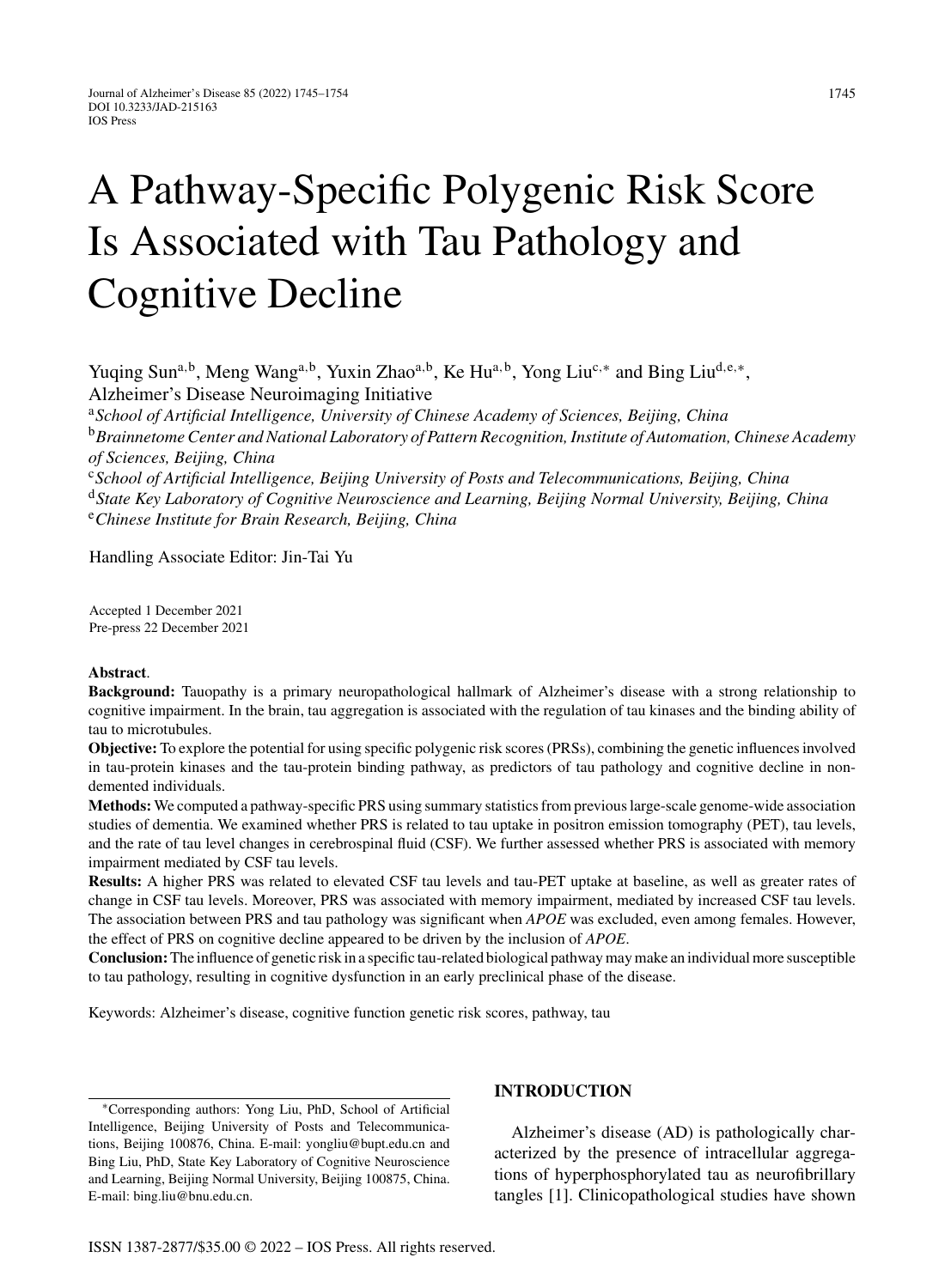an elevated tau burden at autopsy in AD. Recently, methods by which tau can be studied in the living brain, specifically, tau in the cerebrospinal fluid (CSF), including total tau (t-tau) and phosphorylated tau (p-tau), and tau positron emission tomography (PET), have been developed [2]. In particular, PET has provided a method that reflects not only the levels of tau deposition but also the spatial distribution of tauopathy throughout the human brain. Multiple lines of evidence suggest that CSF tau levels and tau-PET uptake are highly associated with neurodegeneration in AD, both temporally and spatially [3-6]. Recently, tau, rather than amyloid- $\beta$  (A $\beta$ ), has become a critical target for developing diseasemodifying AD therapeutic trials [7–9]. Therefore, elucidating the underlying principles that make people vulnerable to tau accumulation would be valuable in anti-tau clinical trials and interventions.

Tau protein is a soluble protein that is encoded by the MAPT gene, which can be modified post-translationally by phosphorylation. Abnormally hyperphosphorylated tau is the major constituent of the paired helical filaments that form neurofibrillary tangles in the neurons of AD brains. Previous neuropathologic studies suggested that aberrant hyperphosphorylation of tau is the result of the upregulation of tau kinases, leading to microtubule disassembly [10, 11]. Decreasing binding affinity of tau for microtubules is thought to promote tau aggregation and fibrillization [12, 13]. As such, variations in genes associated with tau-protein kinase activity and the tau-protein binding seem to be predictors of tau pathology. Several previous studies have supported the contribution of genetic factors involved in the two pathways related to increased CSF tau levels and tau PET uptake [14–17], but each of the genetic variants, known as single nucleotide polymorphisms (SNPs), had a fairly small effect size. Polygenic risk scores (PRSs) sum the weighted allelic dosages across the genome and have served as powerful predictors of AD pathology [18–23]. Using biological knowledge to combine variants located in genes that are involved in particular pathways allows for the calculation of pathway-specific PRSs [24, 25]. A PRS of tau-related biological pathway could directly elucidate heritable mechanisms that contribute to tau abnormality. However, there was no evidence linking such pathway-specific PRS to tau accumulation.

Tau pathology correlates well with the progression of cognitive impairment [26–28]. Moreover, CSF ptau can accurately predict the risk of developing AD and cognitive decline in the preclinical and prodromal disease stages [29–31]. Thus, there has been increasing interest in studying the genetic underpinnings of tau pathology in AD, and researchers are undertaking studies dedicated to understanding the genetic risk factors that underlie tau-related cognitive impairment [16, 32]. However, until recently, the molecular genetic basis has been incompletely understood. To update our understanding of AD pathogenesis, a more powerful genetic predictor is required to elucidate the underlying mechanisms.

The primary goal of the current study was, therefore, to investigate the associations between the pathway-specific PRS, tau pathology, and cognitive decline by discovering whether the PRS that incorporated variations in genes involved in tau-protein kinase activity and tau-protein binding are associated with tau pathology and contribute to cognitive decline. We employed CSF biomarkers and AV1451 PET imaging in non-demented individuals to explore the impact of pathway-specific genetic risk on tau pathology. We also examined whether the PRS that we obtained is associated with longitudinal changes in CSF tau values. A previous study showed that tau propagates throughout the brain in a stereotyped pattern across postmortem-established Braak staging [33]. Here we investigated whether the PRS is associated with the Braak stages to determine the genetic influence on the development of tau pathology. Because tau levels are associated with cognitive decline, we finally tested whether CSF tau levels mediate the association between the pathway-specific PRS and worse memory performance. Given previous evidence of genetic differences with respect to gender [34–36], we also ran stratified analyses to assess the impact of PRS in females and males, separately.

#### **MATERIALS AND METHODS**

#### *Participants*

The data used in this article was obtained from the Alzheimer's Disease Neuroimaging Initiative (ADNI). The ADNI was launched in 2003, and its full description is accessible on the website [\(http://www.adni-info.org](http://www.adni-info.org)). The ADNI study was approved by all the Institutional Ethical Review Boards of all participating centers and all participants provided written informed consent to participate in the study. Our analyses included cognitively normal older (CN) individuals, patients with mild cognitive impairment (MCI), and patients with AD dementia of European ancestry who had genotyping data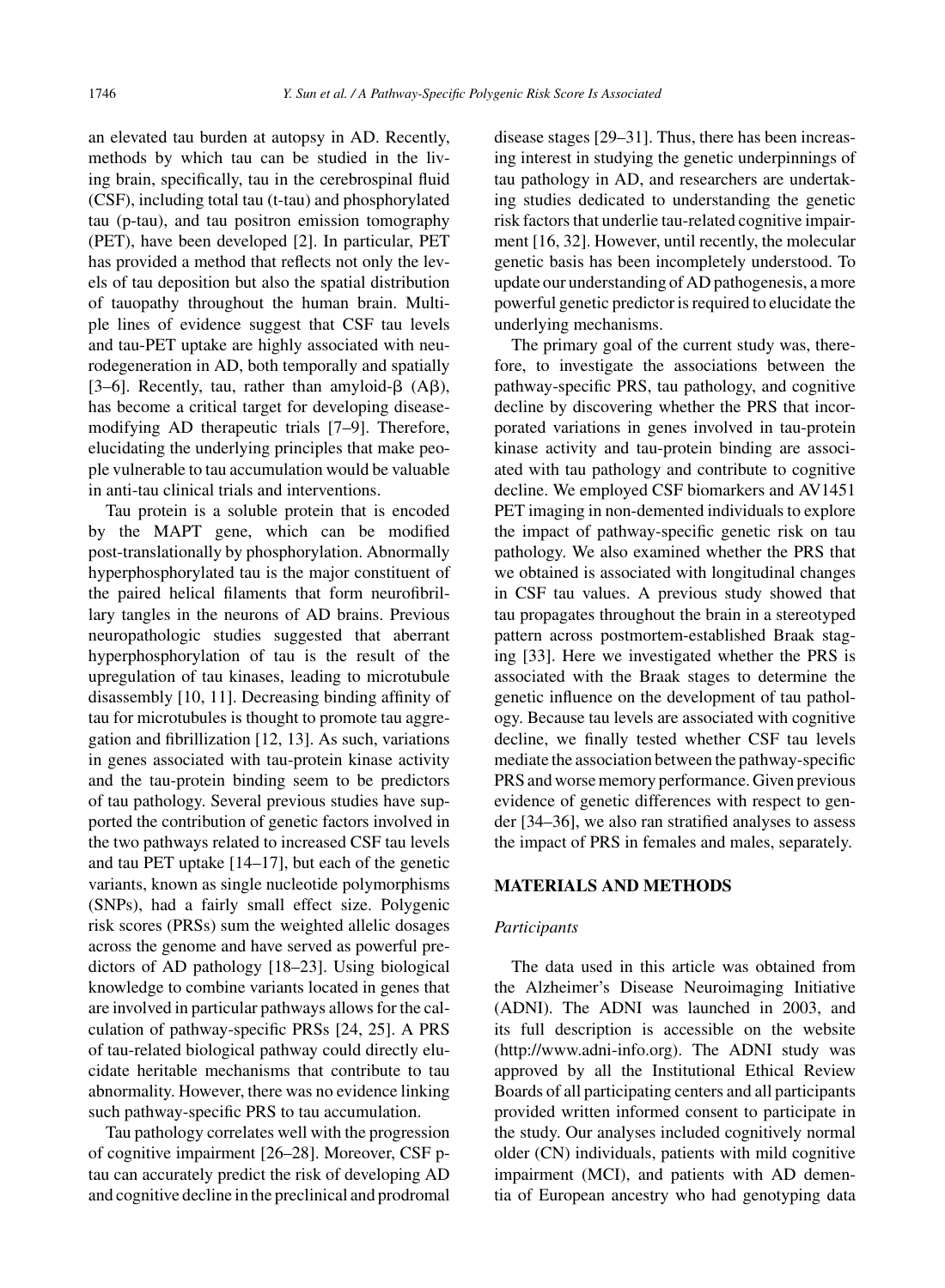|                           | Samples with CSF |                | Samples with<br>longitudinal CSF |            | Samples with PET |            |
|---------------------------|------------------|----------------|----------------------------------|------------|------------------|------------|
|                           | $F(n=259)$       | $M(n=308)$     | $F(n=133)$                       | $M(n=173)$ | $F(n=57)$        | $M(n=88)$  |
| Age $(y)$                 | 72.2(7.4)        | 73.6 (6.6)     | 72.7(7.2)                        | 73.3(6.4)  | 77.6(7.4)        | 79.4 (7.1) |
| Diagnosis (CN/MCI)        | 104/155          | 99/209         | 60/73                            | 66/107     | 33/24            | 44/44      |
| Education $(v)$           | 15.6(2.7)        | 16.7(2.7)      | 15.7(2.6)                        | 16.8(2.8)  | 15.5(2.6)        | 17.1(2.8)  |
| $APOE \epsilon 4$ (0/1/2) | 162/82/15        | 196/89/23      | 87/37/9                          | 104/56/13  | 39/15/3          | 62/22/4    |
| CSFAB                     | 1138.1 (451.0)   | 1047.8 (456.7) |                                  |            |                  |            |
| $CSF$ p-tau               | 25.5(13.1)       | 24.8(11.4)     |                                  |            |                  |            |
| CSF t-tau                 | 271.6 (119.7)    | 260.7 (102.7)  |                                  |            |                  |            |
| AV45 global SUVRs         |                  |                |                                  |            | 1.1(0.2)         | 1.1(0.2)   |
| AV1451 global SUVRs       |                  |                |                                  |            | 1.6(0.2)         | 1.5(0.2)   |

Table 1 Clinical characteristics of the study cohort

CSF, cerebrospinal fluid; PET, positron emission tomography; F, female; M, male; CN, clinically normal; MCI, mild cognitive impairment;  $t$ -tau, total tau; p-tau, phosphorylated tau;  $A\beta$ , amyloid- $\beta$ .

in the ADNI1 and ADNI2/GO datasets. A subset of 567 non-demented participants also had a neuropsychological assessment and CSF biomarkers  $(A\beta, t$ -tau, and p-tau). The neuropsychological assessment was a composite score of memory based on previous sophisticated factor analyses [37]. Of the 567 participants, 306 also had longitudinal CSF measures and neuropsychological assessments (mean follow-up  $3.35 \pm 1.97$  years). In addition, a subset of 145 non-demented participants had MRIs, AV45 PET images, and AV1451 PET images. The non-demented participants' characteristics are summarized in Table 1. The demented participants were only used to determine the PRS threshold (Supplementary Table 1).

#### *PET imaging*

The AV45 A $\beta$ -PET and AV1451 tau-PET data that we downloaded were partially preprocessed to try to increase the data uniformity across the multicenter acquisitions. More detailed information about the imaging protocols and standardized image preprocessing steps can be found on the ADNI website [\(http://adni.loni.usc.edu\)](http://adni.loni.usc.edu). We used SPM12 to obtain all the preprocessed PET images, each of which was co-registered to the anatomical T1 image that was obtained at the closest time to the PET image, and subsequently normalized into MNI standard space using the parameters obtained by normalizing the T1 image. A partial volume correction was applied to the AV1451 tau-PET data using a geometric transfer matrix.

We obtained the global  $AV45$  A $\beta$ -PET data by averaging the size-weighted Freesurfer-defined standardized uptake value ratio (SUVR) scores across the frontal, anterior, and posterior cingulate, lateral parietal, and lateral temporal regions following a previously described protocol [38]. These mean values were intensity normalized to Freesurfer-derived whole-cerebellar uptake to obtain the SUVRs.

Next, we obtained the global AV1451 tau-PET data by averaging the size-weighted SUVR across all the Braak regions [39]. To provide the image-based stages of tau-PET, we obtained the size-weighted Braak stage ROIs, from Braak stage I (i.e., entorhinal cortex) to Braak stage VI (i.e., primary sensorimotor and primary visual cortex). All the tau-PET values were intensity normalized to the Freesurfer-derived inferior cerebellar grey matter to obtain the SUVRs.

#### *Processing of genetic data*

A total of 812 samples from ADNI1 and ADNI2/ GO datasets were genotyped using the Illumina Omni 2.5M (2,369,200 variants). Standard quality control procedures were applied to the genotyping data using PLINK version v1.9 [\(https://www.cog](https://www.cog-genomics.org/plink2)genomics.org/plink2). First, individuals with missing genotype rates greater than 0.05 were removed. In addition, we estimated the pairwise identity-bydescent  $(IBD > 0.125)$  to remove the individuals who were possibly related. Specifically, we removed 12 samples with the greater missing rate from such pairs. The SNPs were removed if they had a minor allele frequency less than 0.01, missing rates greater than 0.05, or a Hardy-Weinberg Equilibrium deviation  $(p<0.001)$ . To control for population heterogeneity, we carried out a principal component analysis using GCTA version 1.91.4beta [40] on a linkage disequilibrium-pruned set of autosomal SNPs obtained by performing LD pruning with PLINK and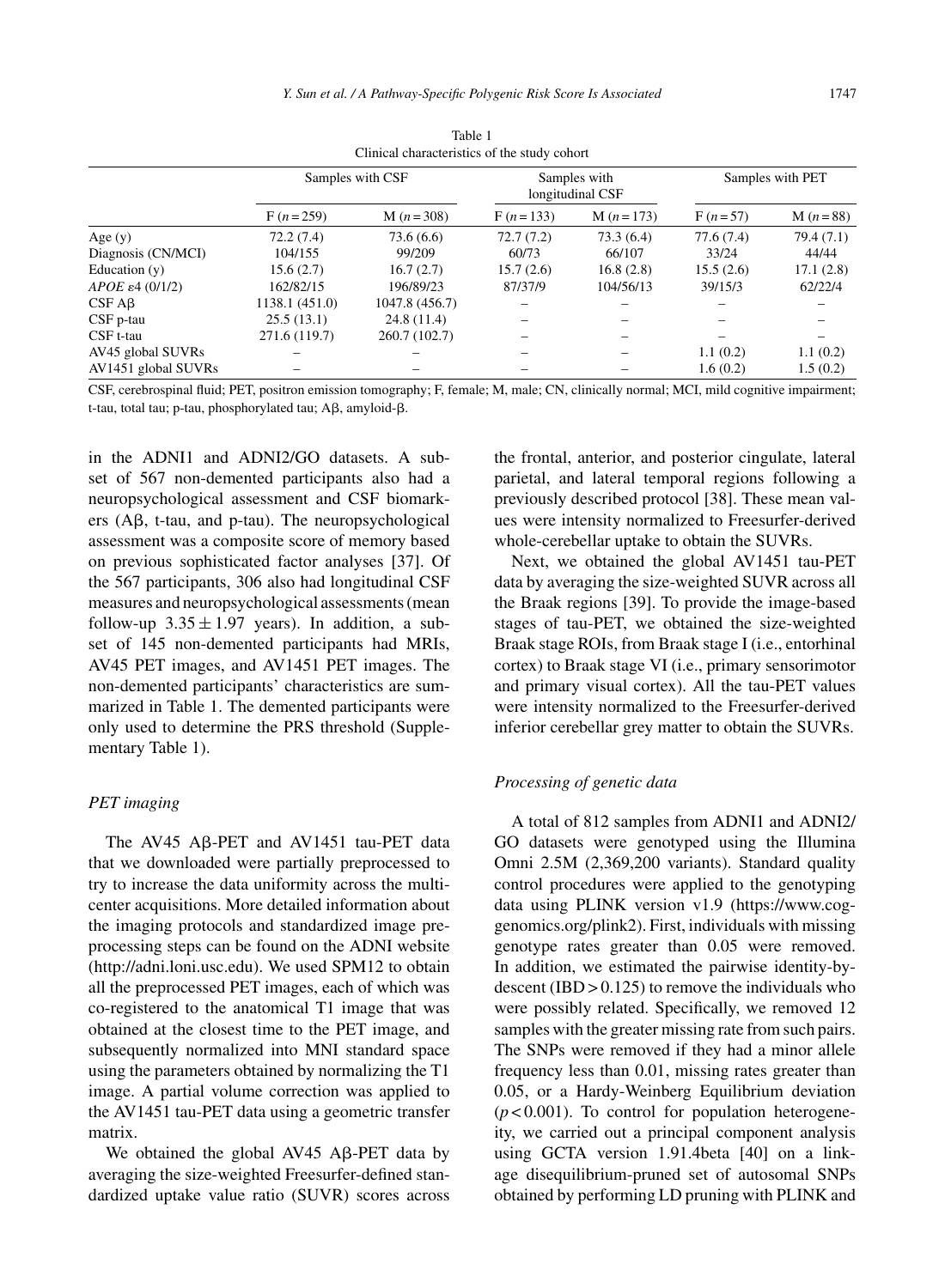removing 5 long-range LD regions with the HapMap phase 3 reference datasets [41]. The number of SNPs after the LD pruning was 1,540,308. We then obtained 10 principal components (PCs) and excluded 8 samples more than 6 S.D. away from any of PCs as in previous studies [42, 43]. Finally, SHAPEIT v2 (r790) [44] and IMPUTE2 [45] were used to impute ungenotyped SNPS with the 1000 Genomes Phase 1 reference dataset. Further analyses focused on autosomal SNPs with imputation quality scores greater than 0.8. After applying the standard quality control procedures, 792 individuals with more than 7 million SNPs remained.

#### *Computation of the polygenic risk score*

Gene Ontology was primarily used to map genes to the pathway-specific PRS for tau-protein kinase activity and tau-protein binding [46]. An overall PRS formed by a combination of SNPs from 60 genes (including *APOE*, as listed in Supplementary Table 2) was created for analysis. Since *APOE* is known to have a large effect size, PRS was also calculated without *APOE* (non-*APOE* PRS) to determine the effect of the PRS beyond that of *APOE* alone. We computed the two PRSs using PLINK's profile function, which computes the sum of the reference allele counts at each SNP weighted by the log odds ratio from the stage 1 analysis of the International Genomics of Alzheimer's Project [47], the most recent case-control genome-wide association study (21,982 patients with AD and 41,944 CN controls). Critically, the summation was constrained to loci with a *p* value below 0.5, since this was found to be an optimal choice in an earlier study [48]. For this study, we also contrasted the PRS between the AD dementia and stable CN over the follow-up to determine the appropriate *p* value threshold using a range of *p* value thresholds from  $p < 1$  to  $p < 1e-10$ (see the participant demographics in Supplementary Table 1). Interestingly, the discrimination was most significant when the threshold was 0.5 (Supplementary Figure 1). Based on these results, we used the  $p = 0.5$  threshold in the subsequent analyses.

#### *Statistical analyses*

To examine the influence of PRS on baseline CSF values and tau-PET SUVRs, we used linear regression and controlled for CSF  $\text{A}\beta$  or global  $\text{A}\beta$ -PET, baseline diagnosis status, baseline age, gender, and 5 PCs to take population heterogeneity into account. When assessing the effect of PRS on cognition, we used the memory measures and included education in the model. In the Braak staging analysis, we controlled for multiple comparisons at an FDR of 0.05.

The influences of PRS on longitudinal changes in CSF p-tau and t-tau were examined with a longitudinal linear mixed-effects model (LMM). All models included the interactions between covariates and time as fixed-effect covariates. Random intercepts and slopes were included in each LMM. In all the analyses, continuous variables were centered and scaled before analysis to generate standardized effect estimates. To better understand the association between PRS and tau pathology, we conducted stratified analyses for female and male participants, separately.

To assess whether PRS was associated with cognitive performance and whether this association was mediated by tau pathology, we conducted a mediation analysis [49]. The average indirect effect and average direct effect of PRS on memory were estimated using a non-parametric bootstrapping (5000 simulations,  $p < 0.05$ ). All statistical analyses were conducted with R statistical software.

### **RESULTS**

### *PRS is associated with CSF t-tau and p-tau*

In a first step, we tested whether higher PRS shows higher tau pathology in CSF. We found that PRS was highly correlated with cross-sectional CSF t-tau and p-tau concentrations after adjusting for age, gender, CSF  $\text{A}\beta$ , and diagnosis as well as the 5 PCs (Table 2). The association suggests that a higher pathway-specific PRS is associated with higher levels of t-tau (*p* < 0.001) and p-tau (*p* < 0.001). Importantly, these associations remained statistically significant even when *APOE* was removed from the PRS (t-tau:  $p = 0.013$ , p-tau:  $p = 0.017$ ). When stratifying nondemented individuals by gender, there were positive

Table 2 PRS effect on CSF t-tau/p-tau in predementia

|                       | <b>PRS</b>           |         | Non-APOE PRS |       |  |
|-----------------------|----------------------|---------|--------------|-------|--|
|                       | $\beta$ (SE)         | p       | $\beta$ (SE) | р     |  |
| Baseline t-tau        | 0.281(0.048)         | < 0.001 | 0.121(0.049) | 0.013 |  |
| Baseline p-tau        | 0.265(0.047)         | < 0.001 | 0.114(0.048) | 0.017 |  |
| Longitudinal<br>t-tau | 0.319(0.059)         | < 0.001 | 0.159(0.065) | 0.015 |  |
| Longitudinal<br>p-tau | 0.346(0.059) < 0.001 |         | 0.164(0.066) | 0.013 |  |

PRS, polygenic risk scores;  $\beta$ , unstandardized  $\beta$  values; SE, standard errors; t-tau, total tau; p-tau, phosphorylated tau.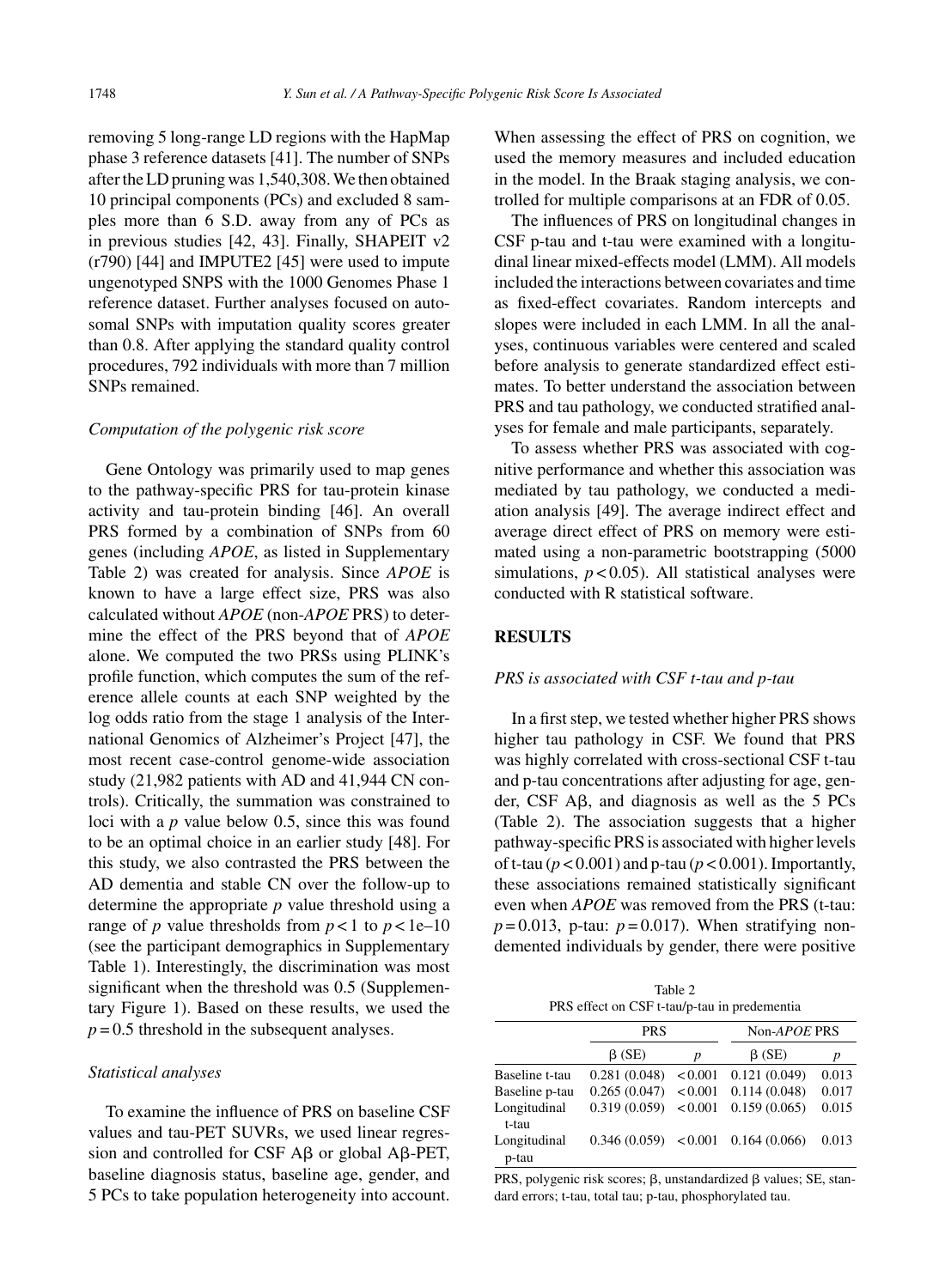

Fig. 1. PRS is associated with regional tau-PET. a) Staging systems for tau-PET to determine regional uptake. b) Beta estimates of the PRS impact on regional tau-PET SUVRs.

associations between PRS and CSF measures in females and males (Supplementary Table 3). However, the non-*APOE* PRS only exhibited a significant effect on t-tau ( $p = 0.008$ ) and p-tau ( $p = 0.007$ ) in the females.

#### *PRS is associated with tau PET*

Next, we tested whether a higher PRS would show a higher tau pathology in PET (i.e., global tau PET or for regions corresponding to Braak stages I–VI). Within the combined MCI and CN cohort, we found that a higher PRS showed elevated global tau levels ( $p = 0.004$ ), when controlling for age, diagnosis, gender, global  $\overline{AB}$ -PET, and the 5 PCs. In addition, the effect was significant with the exclusion of *APOE*  $(p = 0.021)$ . To evaluate whether the effect of PRS on tau PET showed regional differences, we examined the association between the PRSs and SUVRs within the brain regions corresponding to Braak stages I–VI that recapitulated the spatial tau-spreading pattern from the early to the late stage of tau pathology across the cortex. We consistently detected significant associations across the regions corresponding to Braak stages I–V (Fig. 1, Table 3). However, non-*APOE* PRS was only associated with Braak stages IV–V  $(p < 0.05)$ .

Among the females, significant effects of PRS and non-*APOE* PRS on global tau PET were observed (PRS: *p* = 0.009, non-*APOE*: *p* = 0.019). In contrast, we could not detect any association between PRS and global tau-PET  $(p=0.105)$  or the non-*APOE* PRS  $(p=0.315)$  in the males. The association between PRS and regional levels of tau-PET for either the females or males was somewhat different from the

Table 3 Effects of PRS on tau-PET uptake

|                 | <b>PRS</b>   |       | Non-APOE PRS |       |  |
|-----------------|--------------|-------|--------------|-------|--|
|                 | $\beta$ (SE) | p     | $\beta$ (SE) | p     |  |
| Global tau-PET  | 0.247(0.083) | 0.004 | 0.208(0.089) | 0.021 |  |
| Braak I         | 0.201(0.087) | 0.022 | 0.085(0.093) | 0.361 |  |
| Braak II        | 0.243(0.090) | 0.007 | 0.170(0.096) | 0.077 |  |
| Braak III       | 0.185(0.085) | 0.031 | 0.142(0.091) | 0.119 |  |
| <b>Braak IV</b> | 0.231(0.087) | 0.009 | 0.234(0.092) | 0.012 |  |
| <b>Braak V</b>  | 0.251(0.087) | 0.005 | 0.232(0.093) | 0.014 |  |
| <b>Braak VI</b> | 0.109(0.095) | 0.252 | 0.096(0.100) | 0.337 |  |

PRS, polygenic risk scores;  $\beta$ , unstandardized  $\beta$  values; SE, standard errors; t-tau, total tau; p-tau, phosphorylated tau. Bolded values were statistically significant after FDR correction.

result for the full sample (Supplementary Table 4). In the females, the PRS was correlated with the entorhinal region, hippocampus, prefrontal cortex, and sensory association neocortex. After excluding *APOE* from the PRS, the impact of genetic risk factors on the sensory association neocortex remained. In contrast, an association was only observed between PRS and basal neocortical areas of the temporal cortex in the males.

# *PRS is associated with longitudinal CSF t-tau and p-tau changes*

Next, we examined the associations between PRS and longitudinal changes in tau in the CSF. In the linear-mixed effects analyses, the PRS was associated with rates of aggregation in p-tau  $(p < 0.001)$ and t-tau (*p* < 0.001), even when excluding *APOE* from the PRS (Table 2). The association suggests that people with a higher PRS may accumulate tau more rapidly. However, the interaction between PRS and time did not reach statistical significance for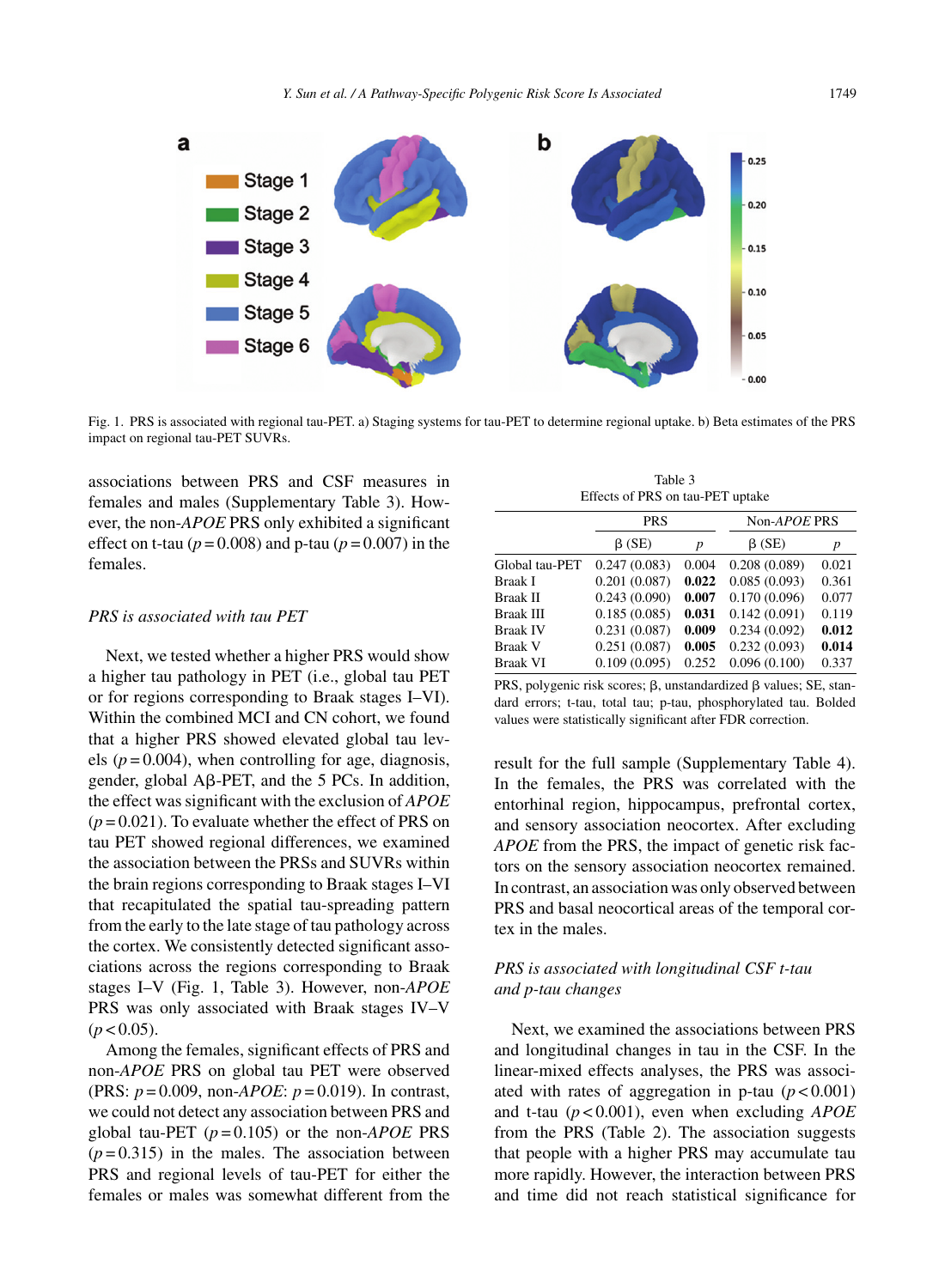

Fig. 2. Diagram of mediation model pathways relating PRS, CSF tau levels, and memory. The mediation model shows that the PRS influence on worse memory was mediated via CSF t-tau or ptau concentration. Path-weights are displayed as beta values with standard errors in brackets, ∗∗*p* < 0.001, controlling for age, gender, education, diagnosis, global A $\beta$ -PET, and 5 PCs. C indicates the total effect of PRS on MMSE. C' indicates the direct effect of PRS on MMSE after controlling for CSF t-tau or p-tau. The indirect and direct effects of PRS on memory were determined using a non-parametric bootstrapping with 5,000 iterations.

either p-tau ( $\beta = 0.022$ ,  $SE = 0.013$ ,  $p = 0.085$ ) or ttau ( $\beta$  = 0.027, SE = 0.014,  $p$  = 0.067). In the stratified analyses, we found that the non-*APOE* PRS was associated with rates of aggregation over time in the females, with high PRS females experiencing greater rates of t-tau ( $\beta$  = 0.050, SE = 0.022,  $p$  = 0.023) and p-tau ( $\beta$  = 0.040, SE = 0.019,  $p$  = 0.040) aggregation. No significant association was observed for the males (Supplementary Table 3).

# *CSF t-tau and p-tau mediate the PRS effect on memory impairment*

To assess whether PRS has a detrimental relationship with cognitive impairment via increasing tau pathology, we tested whether PRS was associated with worse memory and whether this effect was mediated via increased CSF tau. To this end, we applied causal mediation analysis with 5000 bootstrapping iterations after controlling for age, gender, education, diagnosis,  $CSF A\beta$ , and the 5 PCs. The memory performance was assessed based on the ADNI-MEM, an established composite score that summarizes the performance on multiple memory tests. We found that the PRS was significantly associated with the ADNI-MEM score ( $\beta$  = -0.16,  $p$  < 0.001) and such association was mediated via the CSF tau levels (ttau and p-tau had the same effect, Fig. 2). The effect was considered as a partial mediation since the direct effect of the PRS on the ADNI-MEM was significant  $(\beta = -0.11, p < 0.001)$  in the presence of the mediator (i.e., CSF t-tau or p-tau). The significant mediation effect was found in the stratified analysis as well. However, the PRS effect on memory via

CSF tau levels among the males was considered to be a full mediation (Supplementary Figure 2). In contrast, the pattern in the females was consistent with the results in the full samples. The non-*APOE* PRS was not associated with memory, as measured by the ADNI-MEM, although there was a possible linear effect at  $p < 0.1$  for memory in the females.

#### **DISCUSSION**

In this study, we evaluated the potential for identifying a pathway-specific PRS that combines the effects of variants in the tau-protein kinase activity and tau-protein binding to predict the tau burden and cognitive function. Within the non-demented older participants, the PRS was associated with crosssectional tau aggregation and longitudinal changes. Furthermore, CSF t-tau and p-tau significantly mediated the PRS effect on memory impairment. Females and males showed different patterns of associations between the PRS, tau deposition, and cognitive decline. Overall, our findings represent the contribution of pathway-specific PRS for understanding the mechanisms in AD pathology.

Among all the participants, the PRS was not only associated with CSF t-tau and p-tau but also with the uptake of global tau-PET independent of  $A\beta$ levels and other demographic factors. A previous study demonstrated that CSF t-tau and p-tau start to increase before tau-PET [50]. Our results suggest the value of pathway-specific PRS as predictors of tau pathology along the AD continuum. The association between tau pathology (i.e., CSF t-tau, p-tau, and tau PET) and SNPs located in genes that are part of tau-protein kinase activity or tau-protein binding pathways has been found [14–17]. However, these univariate results are often underpowered due to the small effect sizes of individual SNPs. The joint analysis of the incorporated effect of all SNPs within a pathway may have a larger combined effect size and greater statistical power for detecting an association, which could account for our observations. In particular, the influence of PRS on tau pathology, as measured by CSF or PET was above and beyond the effect of *APOE*, the strongest genetic susceptibility marker for increased risk of AD. Several recent studies indicated that *APOE*  $\varepsilon$ 4 carriers have increased cerebral tau pathology [16, 51, 52]. Our current results suggest that the association between the pathway-specific PRS and tau aggregates is not driven by the inclusion of *APOE*.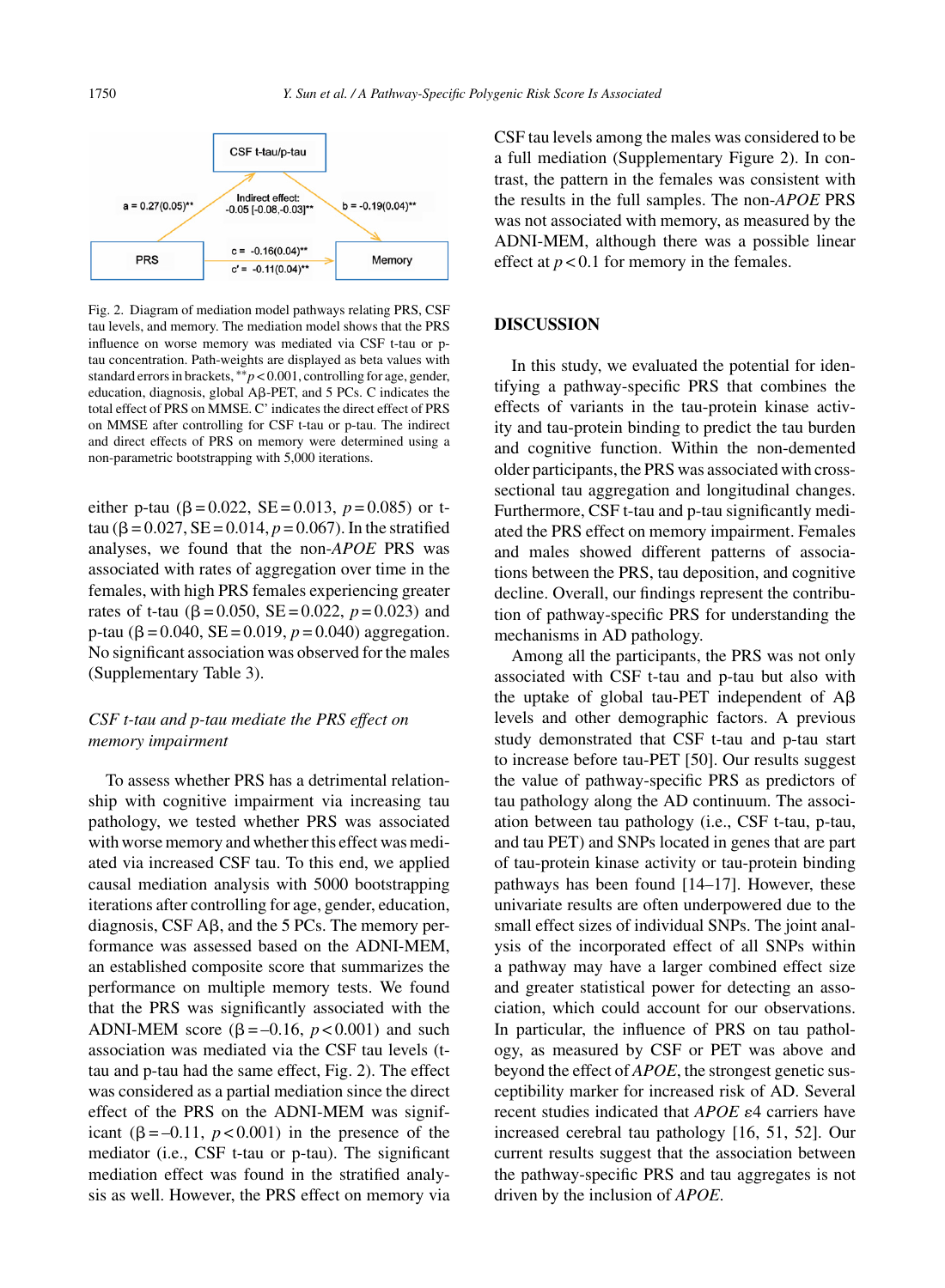We found that the PRS was correlated with general brain-wide increases in tau pathology, except in the last Braak stage, after controlling for  $A\beta$  and other demographic factors. However, the non-*APOE* PRS was not associated with the earliest regions of tau pathology, suggesting the *APOE* affects medial temporal tau pathology. This finding is consistent with recent PET studies that indicated that  $APOE \epsilon 4$  carriers have increased tau PET uptake in the entorhinal cortex and hippocampus [17, 32]. Furthermore, the non-*APOE* PRS was associated with later Braak IV-V ROIs, suggesting that additional variants add much predictive power for understanding tau accumulation. Furthermore, both the PRS and non-*APOE* PRS were associated with longitudinal changes in CSF tau biomarkers, providing further support for the advantages of using pathway-specific genetic risk factors. Although their interactions with time were not significant, these results highlight that elevated genetic risk influences longitudinal tau pathology even among individuals without dementia. Overall, the significant effect of the PRS and the non-*APOE* PRS on crosssectional and longitudinal tau accumulation suggests that the pathway-specific PRS could serve as an earlier marker of tau pathology.

The pathway-specific PRS was associated with worse memory, and the association was mediated via elevated tau levels. This finding suggests that the genes in the PRS contribute to the development of tau pathology, resulting in cognitive decline. Importantly, the effect of PRS on memory appears to be related to *APOE*-driven pathology, since the non-*APOE* PRS was not associated with memory performance. This association between tau pathology and cognitive impairment among *APOE*  $\varepsilon$ 4 carriers has been found in another study [32]. Our results are also in agreement with previous observations of the effect of tau-PET on the cognitive decline [4, 53]. Hence, the present study suggested that tau pathology is a key link between pathway-specific PRS and cognitive function before the clinical symptoms of dementia.

Notably, the effect of pathway-specific PRS on CSF tau, tau-PET, and longitudinal changes in the females was consistent with observations in the full sample. However, the association between the pathway-specific PRS and tau pathology in the males showed a different pattern. Among the males, the non-*APOE* PRS was not significantly correlated with either CSF or PET levels, suggesting that the effect of the PRS on CSF tau levels and longitudinal changes appear to be driven by the inclusion of *APOE*.

Notably, a recent study showed that only  $APOE \varepsilon 4$ homozygotes (not the heterozygotes) had increased tau deposition in males [36]. Similarly, we did not find an association between the PRS and tau PET in males with only 4 *APOE*  $\varepsilon$ 4 homozygotes carriers. The stratified analysis on cognition indicated that PRSassociated memory decline is mediated by increased tau pathology in different ways in females and males, although the association seems to be driven by *APOE* in both groups. Apart from increased tau levels, the genes in the PRS may contribute to memory deficits via other biomarkers in females. These findings may explain why some older individuals have cognitive declines despite normal tau levels and may be important for understanding the mechanisms of disease development.

There are several limitations of this study. First, this study only used European populations due to the greater availability of samples. The PRS obtained and used in this study have ancestry-specific characteristics and thus the present results may not be generalizable to other racial populations. Second, the downstream mechanisms of how genetic factors become abnormal were not identified. Third, although we found that tau levels mediated pathwayspecific genetic risk factors concerning cognitive decline, a lot of the variability remains unexplained. Thus, considering additional factors, such as the blood-brain barrier, metabolism, and other biomarkers will be necessary to optimize our ability to explain AD progression. Lastly, our findings need to be replicated in other larger cohorts with biomarker data and prospective neuropsychological follow-ups.

In conclusion, our results indicated that the pathway-specific PRS is predictive for identifying older individuals at risk of accumulating tau and cognitive decline. Moreover, the association is independent of  $A\beta$ . The effect of PRS in males was driven by the inclusion of *APOE*. However, the impact of the PRS in females had additional prediction power for tau deposition. The overall PRS was also associated with worse cognitive performance, mediated by the tau deposition and driven by *APOE*. These relationships have important implications for clinical treatment and biomarker studies during the preclinical period of AD.

#### **ACKNOWLEDGMENTS**

This work was partially supported by the National Natural Science Foundation of China (Grant numbers 81771451 and 81871438), Beijing Natural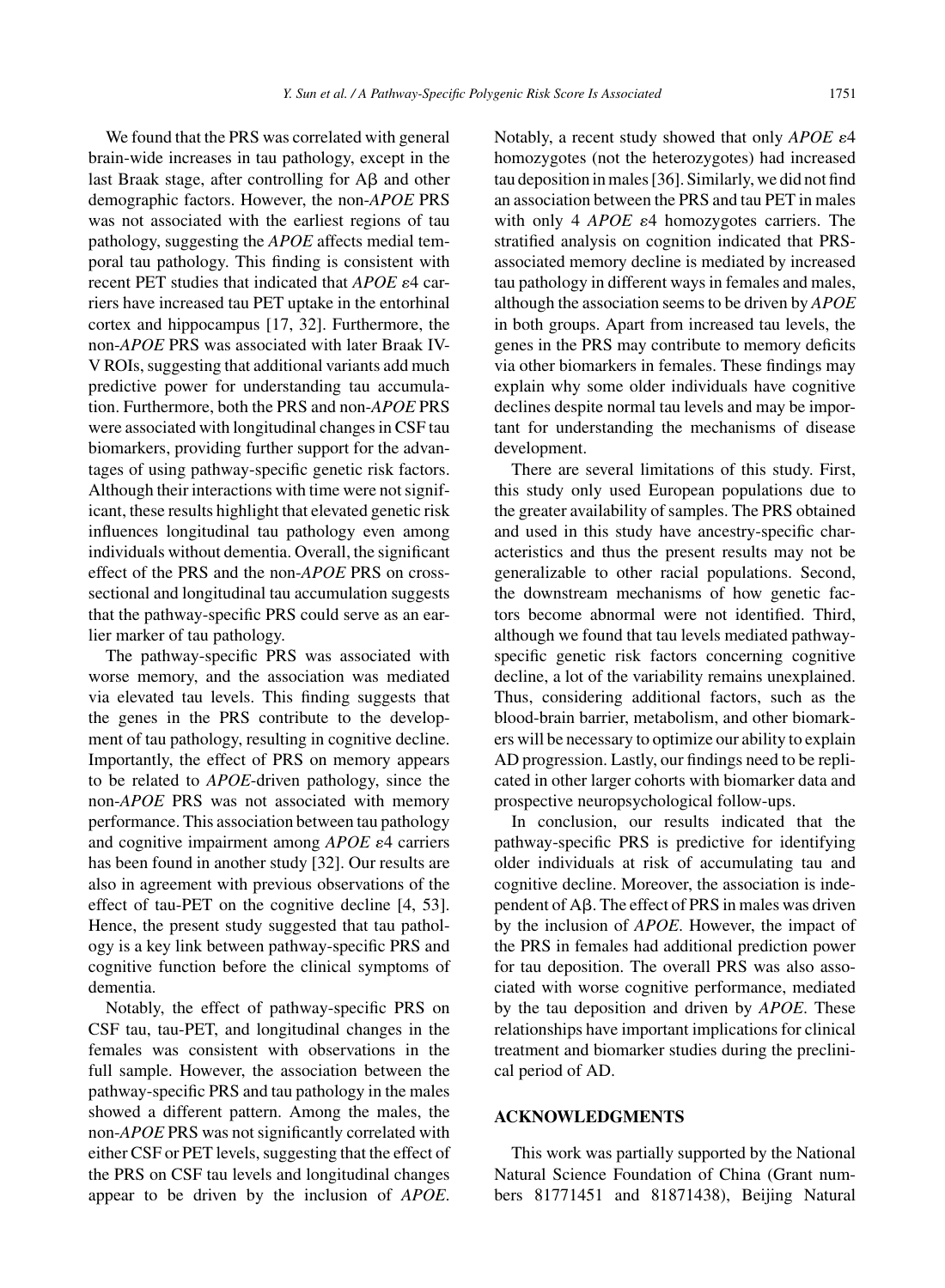Science Funds for Distinguished Young Scholar (No. JQ20036). The authors declare that they have no conflict of interest.

Data collection and sharing for this project were funded by the Alzheimer's Disease Neuroimaging Initiative (ADNI) (National Institutes of Health Grant U01 AG024904) and DOD ADNI (Department of Defense award number W81XWH-12-2-0012). ADNI is funded by the National Institute on Aging, the National Institute of Biomedical Imaging and Bioengineering, and through generous contributions from the following: AbbVie, Alzheimer's Association; Alzheimer's Drug Discovery Foundation; Araclon Biotech; BioClinica, Inc.; Biogen; Bristol-Myers Squibb Company; CereSpir, Inc.; Cogstate; Eisai Inc.; Elan Pharmaceuticals, Inc.; Eli Lilly and Company; EuroImmun; F. Hoffmann-La Roche Ltd, and its affiliated company Genentech, Inc.; Fujirebio; GE Healthcare; IXICO Ltd.; Janssen Alzheimer Immunotherapy Research & Development, LLC.; Johnson & Johnson Pharmaceutical Research & Development LLC.; Lumosity; Lundbeck; Merck & Co., Inc.; Meso Scale Diagnostics, LLC.; NeuroRx Research; Neurotrack Technologies; Novartis Pharmaceuticals Corporation; Pfizer Inc.; Piramal Imaging; Servier; Takeda Pharmaceutical Company; and Transition Therapeutics. The Canadian Institutes of Health Research provide funds to support ADNI clinical sites in Canada. Private sector contributions are facilitated by the Foundation for the National Institutes of Health ([http://www.fnih.org\)](http://www.fnih.org). The grantee organization is the Northern California Institute for Research and Education, and the study is coordinated by the Alzheimer's Therapeutic Research Institute at the University of Southern California. The ADNI data are disseminated by the Laboratory for Neuro Imaging at the University of Southern California.

Authors' disclosures available online ([https://](https://www.j-alz.com/manuscript-disclosures/21-5163r1) [www.j-alz.com/manuscript-disclosures/21-5163r1\)](https://www.j-alz.com/manuscript-disclosures/21-5163r1).

## **SUPPLEMENTARY MATERIAL**

The supplementary material is available in the electronic version of this article: [https://dx.doi.org/](https://dx.doi.org/10.3233/JAD-215163) [10.3233/JAD-215163.](https://dx.doi.org/10.3233/JAD-215163)

#### **REFERENCES**

[1] Duyckaerts C, Delatour B, Potier MC (2009) Classification and basic pathology of Alzheimer disease. *Acta Neuropathol* **118**, 5-36.

- [2] Mattsson N, Scholl M, Strandberg O, Smith R, Palmqvist S, Insel PS, Hagerstrom D, Ohlsson T, Zetterberg H, Jogi J, Blennow K, Hansson O (2017) (18)F-AV-1451 and CSF Ttau and P-tau as biomarkers in Alzheimer's disease. *EMBO Mol Med* **9**, 1212-1223.
- [3] Arriagada PV, Growdon JH, Hedley-Whyte ET, Hyman BT (1992) Neurofibrillary tangles but not senile plaques parallel duration and severity of Alzheimer's disease. *Neurology* **42**, 631-639.
- [4] Nelson PT, Alafuzoff I, Bigio EH, Bouras C, Braak H, Cairns NJ, Castellani RJ, Crain BJ, Davies P, Del Tredici K, Duyckaerts C, Frosch MP, Haroutunian V, Hof PR, Hulette CM, Hyman BT, Iwatsubo T, Jellinger KA, Jicha GA, Kovari E, Kukull WA, Leverenz JB, Love S, Mackenzie IR, Mann DM, Masliah E, McKee AC, Montine TJ, Morris JC, Schneider JA, Sonnen JA, Thal DR, Trojanowski JQ, Troncoso JC, Wisniewski T, Woltjer RL, Beach TG (2012) Correlation of Alzheimer disease neuropathologic changes with cognitive status: A review of the literature. *J Neuropathol Exp Neurol* **71**, 362-381.
- [5] Ossenkoppele R, Schonhaut DR, Scholl M, Lockhart SN, Ayakta N, Baker SL, O'Neil JP, Janabi M, Lazaris A, Cantwell A, Vogel J, Santos M, Miller ZA, Bettcher BM, Vossel KA, Kramer JH, Gorno-Tempini ML, Miller BL, Jagust WJ, Rabinovici GD (2016) Tau PET patterns mirror clinical and neuroanatomical variability in Alzheimer's disease. *Brain* **139**, 1551-1567.
- [6] Hanseeuw BJ, Betensky RA, Jacobs HIL, Schultz AP, Sepulcre J, Becker JA, Cosio DMO, Farrell M, Quiroz YT, Mormino EC, Buckley RF, Papp KV, Amariglio RA, Dewachter I, Ivanoiu A, Huijbers W, Hedden T, Marshall GA, Chhatwal JP, Rentz DM, Sperling RA, Johnson K (2019) Association of amyloid and tau with cognition in preclinical Alzheimer disease: A longitudinal study. *JAMA Neurol* **76**, 915-924.
- [7] Cummings J, Blennow K, Johnson K, Keeley M, Bateman RJ, Molinuevo JL, Touchon J, Aisen P, Vellas B (2019) Anti-tau trials for Alzheimer's disease: A report from the EU/US/CTAD Task Force. *J Prev Alzheimers Dis* **6**, 157-163.
- [8] Jadhav S, Avila J, Scholl M, Kovacs GG, Kovari E, Skrabana R, Evans LD, Kontsekova E, Malawska B, de Silva R, Buee L, Zilka N (2019) A walk through tau therapeutic strategies. *Acta Neuropathol Commun* **7**, 22.
- [9] Long JM, Holtzman DM (2019) Alzheimer disease: An update on pathobiology and treatment strategies. *Cell* **179**, 312-339.
- [10] Guo T, Noble W, Hanger DP (2017) Roles of tau protein in health and disease. *Acta Neuropathol* **133**, 665-704.
- [11] Congdon EE, Sigurdsson EM (2018) Tau-targeting therapies for Alzheimer disease. *Nat Rev Neurol* **14**, 399-415.
- [12] Biernat J, Gustke N, Drewes G, Mandelkow EM, Mandelkow E (1993) Phosphorylation of Ser262 strongly reduces binding of tau to microtubules: Distinction between PHF-like immunoreactivity and microtubule binding. *Neuron* **11**, 153-163.
- [13] Mandelkow E, von Bergen M, Biernat J, Mandelkow EM (2007) Structural principles of tau and the paired helical filaments of Alzheimer's disease. *Brain Pathol* **17**, 83-90.
- [14] Vazquez-Higuera JL, Mateo I, Sanchez-Juan P, Rodriguez-Rodriguez E, Pozueta A, Calero M, Dobato JL, Frank-Garcia A, Valdivieso F, Berciano J, Bullido MJ, Combarros O (2011) Genetic variation in the tau kinases pathway may modify the risk and age at onset of Alzheimer's disease. *J Alzheimers Dis* **27**, 291-297.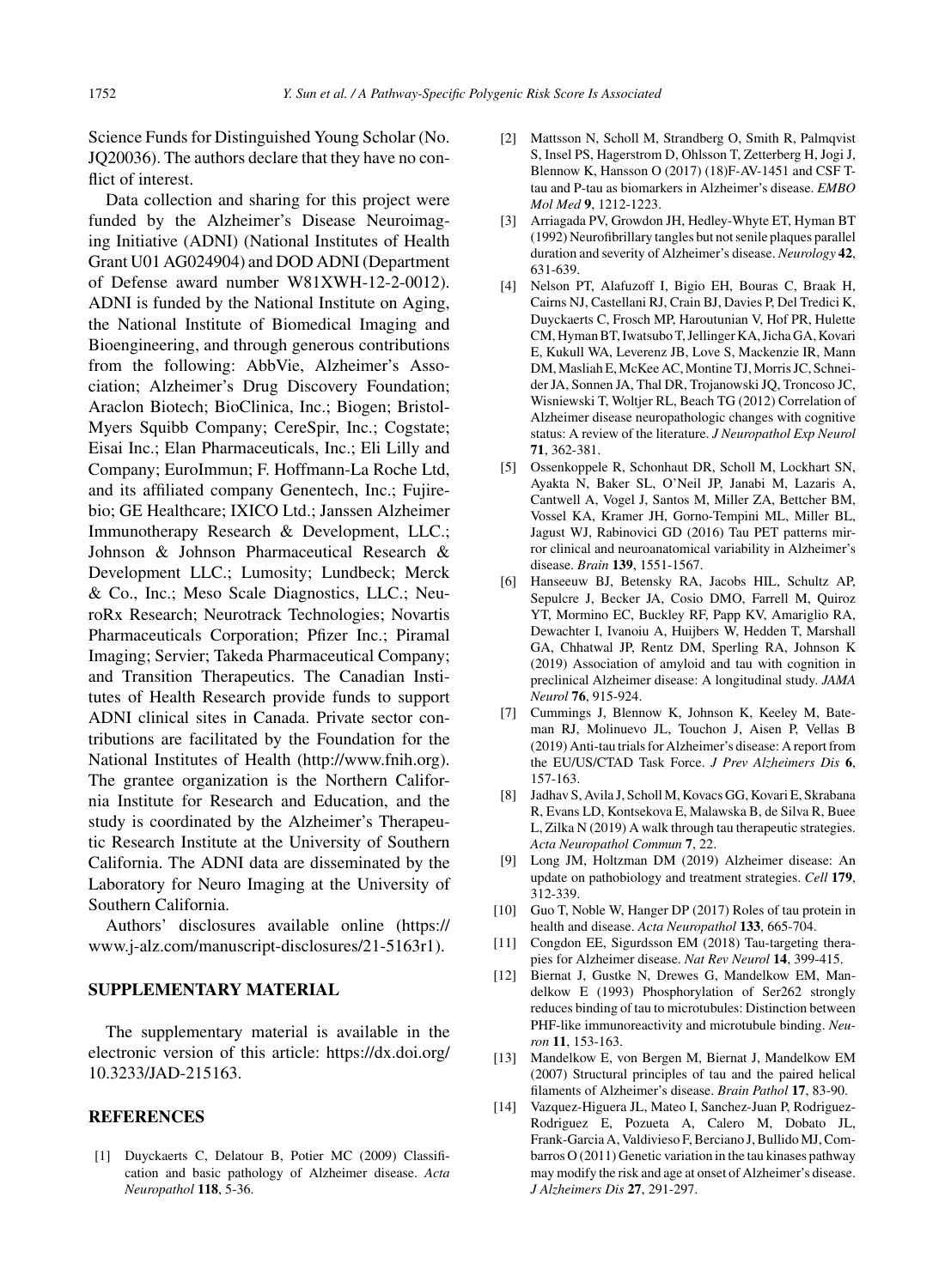- [15] Bekris LM, Millard S, Lutz F, Li G, Galasko DR, Farlow MR, Quinn JF, Kaye JA, Leverenz JB, Tsuang DW, Yu CE, Peskind ER (2012) Tau phosphorylation pathway genes and cerebrospinal fluid tau levels in Alzheimer's disease. *Am J Med Genet B Neuropsychiatr Genet* **159B**, 874-883.
- [16] Franzmeier N, Rubinski A, Neitzel J, Ewers M, Alzheimer's Disease Neuroimaging I (2019) The BIN1 rs744373 SNP is associated with increased tau-PET levels and impaired memory. *Nat Commun* **10**, 1766.
- [17] Therriault J, Benedet AL, Pascoal TA, Mathotaarachchi S, Chamoun M, Savard M, Thomas E, Kang MS, Lussier F, Tissot C, Parsons M, Qureshi MNI, Vitali P, Massarweh G, Soucy JP, Rej S, Saha-Chaudhuri P, Gauthier S, Rosa-Neto P (2020) Association of Apolipoprotein E epsilon4 with medial temporal tau independent of amyloid-beta. *JAMA Neurol* **77**, 470-479.
- [18] Sleegers K, Bettens K, De Roeck A, Van Cauwenberghe C, Cuyvers E, Verheijen J, Struyfs H, Van Dongen J, Vermeulen S, Engelborghs S, Vandenbulcke M, Vandenberghe R, De Deyn PP, Van Broeckhoven C, BELNEU consortium (2015) A 22-single nucleotide polymorphism Alzheimer's disease risk score correlates with family history, onset age, and cerebrospinal fluid Abeta42. *Alzheimers Dement* **11**, 1452-1460.
- [19] Mormino EC, Sperling RA, Holmes AJ, Buckner RL, De Jager PL, Smoller JW, Sabuncu MR, Alzheimer's Disease Neuroimaging Initiative (2016) Polygenic risk of Alzheimer disease is associated with early- and late-life processes. *Neurology* **87**, 481-488.
- [20] Desikan RS, Fan CC, Wang Y, Schork AJ, Cabral HJ, Cupples LA, Thompson WK, Besser L, Kukull WA, Holland D, Chen CH, Brewer JB, Karow DS, Kauppi K, Witoelar A, Karch CM, Bonham LW, Yokoyama JS, Rosen HJ, Miller BL, Dillon WP, Wilson DM, Hess CP, Pericak-Vance M, Haines JL, Farrer LA, Mayeux R, Hardy J, Goate AM, Hyman BT, Schellenberg GD, McEvoy LK, Andreassen OA, Dale AM (2017) Genetic assessment of age-associated Alzheimer disease risk: Development and validation of a polygenic hazard score. *PLoS Med* **14**, e1002258.
- [21] Chaudhury S, Patel T, Barber IS, Guetta-Baranes T, Brookes KJ, Chappell S, Turton J, Guerreiro R, Bras J, Hernandez D, Singleton A, Hardy J, Mann D, Consortium A, Morgan K (2018) Polygenic risk score in postmortem diagnosed sporadic early-onset Alzheimer's disease. *Neurobiol Aging* **62**, 244.e1-244.e8.
- [22] Cruchaga C, Del-Aguila JL, Saef B, Black K, Fernandez MV, Budde J, Ibanez L, Deming Y, Kapoor M, Tosto G, Mayeux RP, Holtzman DM, Fagan AM, Morris JC, Bateman RJ, Goate AM, Dominantly Inherited Alzheimer Network (DIAN); Disease Neuroimaging Initiative (ADNI); NIA-LOAD family study; Oscar Harari (2018) Polygenic risk score of sporadic late-onset Alzheimer's disease reveals a shared architecture with the familial and early-onset forms. *Alzheimers Dement* **14**, 205-214.
- [23] Escott-Price V, Myers A, Huentelman M, Shoai M, Hardy J (2019) Polygenic risk score analysis of Alzheimer's disease in cases without APOE4 or APOE2 alleles. *J Prev Alzheimers Dis* **6**, 16-19.
- [24] Darst BF, Koscik RL, Racine AM, Oh JM, Krause RA, Carlsson CM, Zetterberg H, Blennow K, Christian BT, Bendlin BB, Okonkwo OC, Hogan KJ, Hermann BP, Sager MA, Asthana S, Johnson SC, Engelman CD (2017) Pathway-specific polygenic risk scores as predictors of amyloid-beta deposition and cognitive function in a sample

at increased risk for Alzheimer's disease. *J Alzheimers Dis* **55**, 473-484.

- [25] Andrews SJ, Fulton-Howard B, Patterson C, McFall GP, Gross A, Michaelis EK, Goate A, Swerdlow RH, Pa J, Alzheimer's Disease Neuroimaging Initiative (2020) Mitonuclear interactions influence Alzheimer's disease risk. *Neurobiol Aging* **87**, 138.e7-138.e14.
- [26] Gomez-Isla T, Hollister R, West H, Mui S, Growdon JH, Petersen RC, Parisi JE, Hyman BT (1997) Neuronal loss correlates with but exceeds neurofibrillary tangles in Alzheimer's disease. *Ann Neurol* **41**, 17-24.
- [27] Jack CR, Wiste HJ, Botha H, Weigand SD, Therneau TM, Knopman DS, Graff-Radford J, Jones DT, Ferman TJ, Boeve BF, Kantarci K, Lowe VJ, Vemuri P, Mielke MM, Fields JA, Machulda MM, Schwarz CG, Senjem ML, Gunter JL, Petersen RC (2019) The bivariate distribution of amyloid-beta and tau: Relationship with established neurocognitive clinical syndromes. *Brain* **142**, 3230-3242.
- [28] Johnson KA, Schultz A, Betensky RA, Becker JA, Sepulcre J, Rentz D, Mormino E, Chhatwal J, Amariglio R, Papp K, Marshall G, Albers M, Mauro S, Pepin L, Alverio J, Judge K, Philiossaint M, Shoup T, Yokell D, Dickerson B, Gomez-Isla T, Hyman B, Vasdev N, Sperling R (2016) Tau positron emission tomographic imaging in aging and early Alzheimer disease. *Ann Neurol* **79**, 110-119.
- [29] Blennow K, Hampel H, Weiner M, Zetterberg H (2010) Cerebrospinal fluid and plasma biomarkers in Alzheimer disease. *Nat Rev Neurol* **6**, 131-144.
- [30] Palmqvist S, Tideman P, Cullen N, Zetterberg H, Blennow K, Alzheimer's Disease Neuroimaging I, Dage JL, Stomrud E, Janelidze S, Mattsson-Carlgren N, Hansson O (2021) Prediction of future Alzheimer's disease dementia using plasma phospho-tau combined with other accessible measures. *Nat Med* **27**, 1034-1042.
- [31] Vos SJ, Xiong C, Visser PJ, Jasielec MS, Hassenstab J, Grant EA, Cairns NJ, Morris JC, Holtzman DM, Fagan AM (2013) Preclinical Alzheimer's disease and its outcome: A longitudinal cohort study. *Lancet Neurol* **12**, 957-965.
- [32] Weigand AJ, Thomas KR, Bangen KJ, Eglit GML, Delano-Wood L, Gilbert PE, Brickman AM, Bondi MW, Alzheimer's Disease Neuroimaging Initiative (2021) APOE interacts with tau PET to influence memory independently of amyloid PET in older adults without dementia. *Alzheimers Dement* **17**, 61-69.
- [33] Braak H, Braak E (1991) Neuropathological stageing of Alzheimer-related changes. *Acta Neuropathol* **82**, 239-259.
- [34] Ferretti MT, Iulita MF, Cavedo E, Chiesa PA, Schumacher Dimech A, Santuccione Chadha A, Baracchi F, Girouard H, Misoch S, Giacobini E, Depypere H, Hampel H, Women's Brain Project and the Alzheimer Precision Medicine Initiative (2018) Sex differences in Alzheimer disease - the gateway to precision medicine. *Nat Rev Neurol* **14**, 457-469.
- [35] Waters A, Society for Women's Health Research Alzheimer's Disease Network; Laitner MH (2021) Biological sex differences in Alzheimer's preclinical research: A call to action. *Alzheimers Dement (N Y)* **7**, e12111.
- [36] Yan S, Zheng C, Paranjpe MD, Li Y, Li W, Wang X, Benzinger TLS, Lu J, Zhou Y, Alzheimer's Disease Neuroimaging Initiative (2021) Sex modifies APOE epsilon4 dose effect on brain tau deposition in cognitively impaired individuals. *Brain* **144**, 3201-3211.
- [37] Crane PK, Carle A, Gibbons LE, Insel P, Mackin RS, Gross A, Jones RN, Mukherjee S, Curtis SM, Harvey D, Weiner M, Mungas D, Alzheimer's Disease Neuroimaging Initiative (2012) Development and assessment of a composite